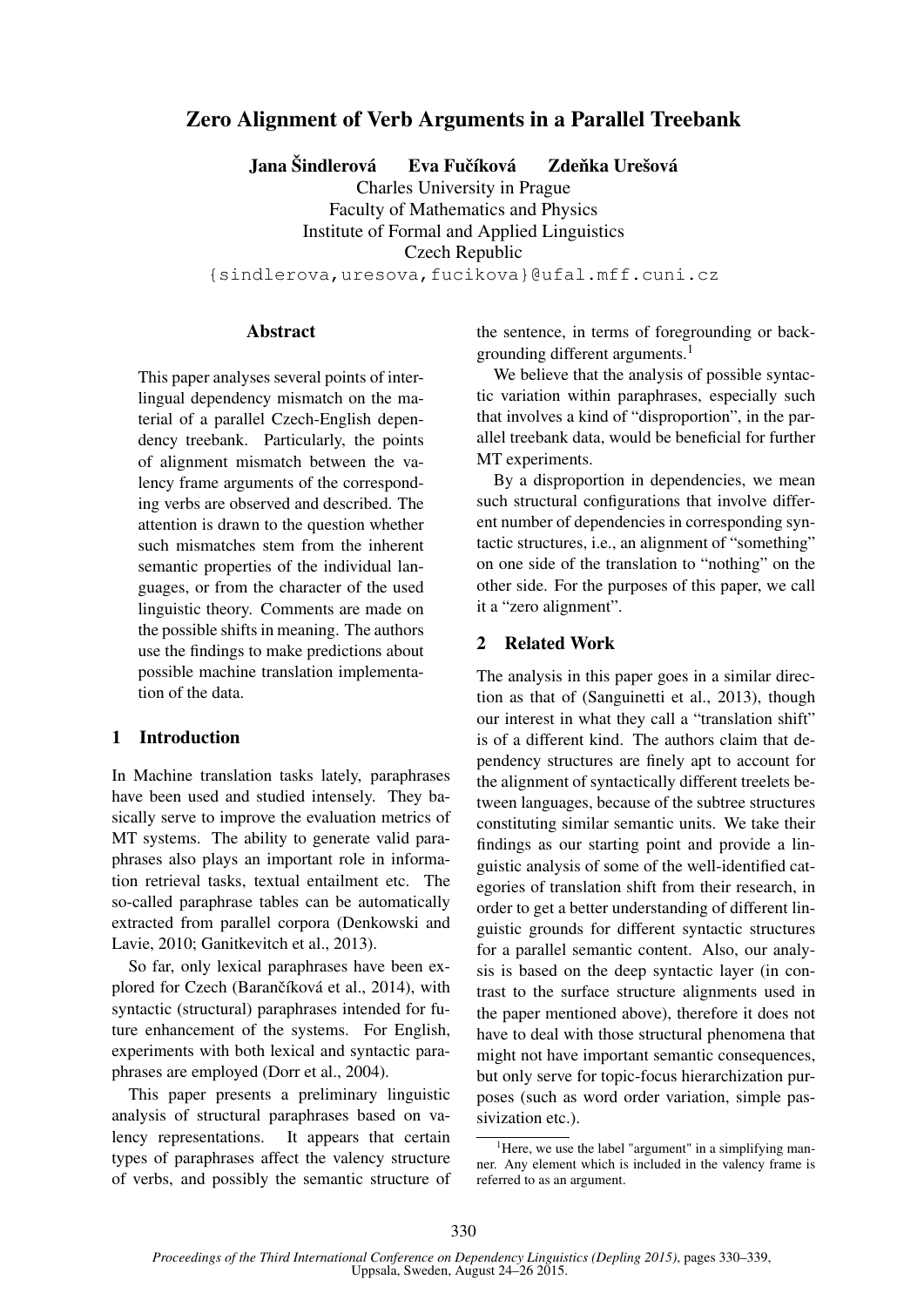Our research is also inspired by (Bojar et al., 2013), an attempt to generate as many possible translation paraphrases as possible, in order to enlarge the reference set of translations for MT evaluation purposes. The experiment described in the paper used mostly a flat approach, and was carried out with substantial work provided by human annotators. We believe that our research might help establish rules for automatic extraction of true syntactic paraphrases (without unnecessary noise) from parallel corpora, based on the valency patterns of words, so that most of the work could be done automatically, with minimal human control.

### 3 Methodology and Data

In the research, we took the advantage of the existence of Czech-English parallel data, namely the Prague Czech-English Dependency Treebank 2.5 (PCEDT 2.5) (Hajič et al., 2012).<sup>2</sup>

It is a collection of about 50 000 sentences, taken from the Wall Street Journal part of Penn treebank (Marcus et al., 1993),<sup>3</sup> translated manually to Czech, transformed into dependency trees and annotated at the level of deep syntactic relations (called tectogrammatic layer). In short, the tectogrammatic layer contains mostly content words (with several defined exceptions) connected with oriented edges and labelled with syntactico-semantic functors according to the Functional Generative Description approach (FGD), see (Sgall et al., 1986). Ellipsis and anaphora resolution is also included, as well as automatic alignment of corresponding nodes. The PCEDT 2.5 is annotated according to the the FGD valency theory (FGDVT) and two valency lexicons (one for each language) are part of the release.

PDT-Vallex<sup>4</sup> (Hajič et al., 2003; Urešová, 2011) has been developed as a resource for annotating argument relations in the Prague Dependency Treebank (Hajič et al., 2006). The version used here contains 11,933 valency frames for 7,121 verbs. Each valency frame in the PDT-Vallex represents a distinct verb meaning. Valency frames consist of argument slots represented by tectogrammatic functors (slots). Each slot is marked as obligatory

<sup>3</sup>https://catalog.ldc.upenn.edu/ LDC99T42

or facultative and its typical morphological realization forms are listed. Frame entries are supplemented with illustrative sentence examples.

EngVallex<sup>5</sup> (Cinková, 2006) was created as an adaptation of an already existing resource of English verb argument structure characteristics, the Propbank (Palmer et al., 2005). The original Propbank argument structure frames have been adapted to the FGD scheme, so that it currently bears the structure of the PDT-Vallex, though some minor deflections from the original scheme have been allowed in order to save some important theoretical features of the original Propbank annotation. This lexicon includes 7,148 valency frames for 4,337 verbs.

PDT-Vallex and EngVallex have been interlinked together into a new resource called CzEng-Vallex (Urešová et al., 2015a; Urešová et al., 2015). Beside the complete data of the two lexicons, the CzEngVallex contains a database of frame-to-frame, and subsequently, argumentto-argument pairs for the purposes of machine translation experiments (Urešová et al., 2015b). PCEDT and the CzEngVallex data have already been used successfully in several MT experiments aimed at valency frame detection and selection (Dušek et al., 2014) and also for word sense disambiguation (Dušek et al., 2015).

The interlinking of CzEngVallex frames was carried out via an annotation over the PCEDT. First, an automatic alignment procedure was run over the data, which suggested translational links between nodes of the tectogrammatic layer. Corresponding verb pairs<sup>6</sup> and argument pairs were highlighted. Then, manual revision and correction of the alignments by two annotators was carried out. Thus, as a by-product of building the lexicon, a collection of illustrative annotated tree pairs is available for each verb pair of the CzEngVallex.

#### 4 Zero Alignment in the Data

In the following sections, we will describe the most important, consistent and frequent points of zero alignment found in the data. For each section, we will comment on the linguistic background of the phenomena described and the possible consequences for semantic interpretation in the individual languages.

<sup>2</sup>https://catalog.ldc.upenn.edu/ LDC2012T08

<sup>4</sup>http://lindat.mff.cuni.cz/services/ PDT-Vallex

<sup>5</sup>http://lindat.mff.cuni.cz/services/ EngVallex

 $6<sup>6</sup>$ As a basic stage of building the CzEngVallex, only verbverb pairs were taken into account.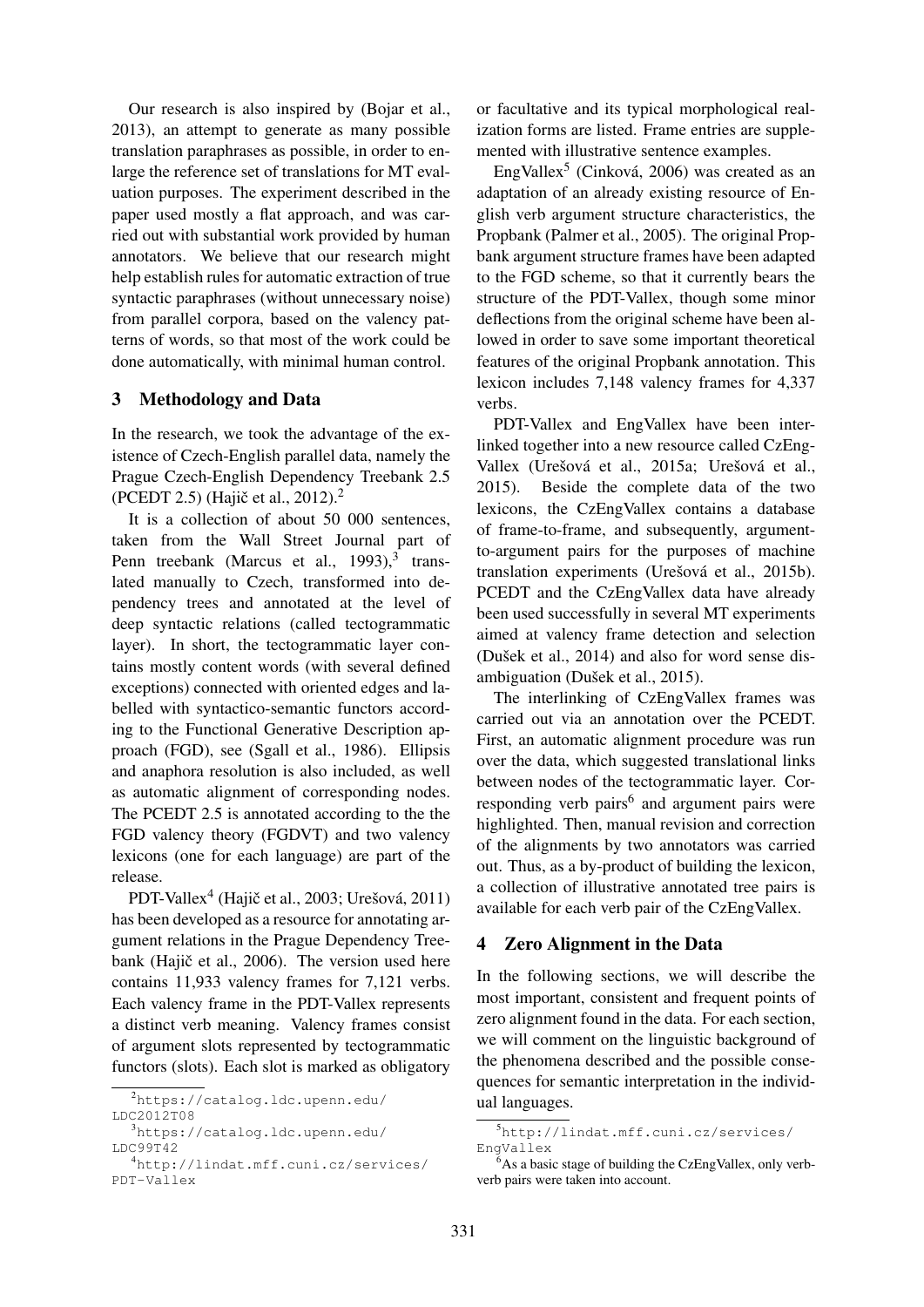### 4.1 Catenative Verbs - Single vs. Double Object Interpretation

One of the prominent points of alignment disproportion in the data are sentences with catenative verbs. Catenative verbs are usually defined as those combining with non-finite verbal forms. Between the finite catenative verb and the non-finite verb form, there might appear an intervening NP that might be interpreted as the subject of the dependent verbal form. In this section, we will be concerned with exactly those verbs allowing the sequence of a finite catenative verb – NP – a nonfinite catenative verb.

### 4.1.1 ECM Constructions, Raising to Object

Most Czech linguistic approaches do not recognize the term Exceptional Case Marking (ECM) in the sense of "raising to object", instead they generally address similar constructions under the label "accusative with infinitive". The difference between ECM and control verbs is not being taken into account in most of Czech grammars. In short, raising and ECM are generally considered a marginal phenomenon in Czech and are not being treated conceptually (Panevová, 1996), except for several attempts to describe agreement issues, e.g., the morphological behaviour of predicative complements described in a phrase structure grammar formalism (Przepiórkowski and Rosen, 2005).

The reason for this negligent approach to ECM is probably rooted in the low frequency of ECM constructions in Czech. Czech sentences corresponding to English sentences with ECM mostly do not allow catenative constructions. They usually involve a standard dependent clause with a finite verb, see Fig.1, $^7$  or they include a nominalization, thus keeping the structures strictly parallel.

The only exception are verbs of perception (*see, hear*), which usually allow both ways of Czech translation – with an accusative NP followed by a non-finite verb form (1a), or with a dependent clause (1b), not speaking about the third possibility involving an accusative NP followed by a dependent clause (1c).

(1) He saw Peter coming.

a. Viděl Petra He saw Peter.ACC to come. přicházet.



Cz: Očekávají, že sníží náklady...

Figure 1: Alignment of the ECM construction

- b. Viděl, že Petr He saw that Peter.ACC is coming. přichází.
- c. Viděl Petra, He saw Peter.ACC, how is coming. jak přichází.

In this type of accusative-infinitive sequence, the accusative element is in FGDVT analysed consistently as the direct object of the matrix verb (the PATient argument) and the non-finite verb form then as the predicative complement of the verb (the EFFect argument).

The PCEDT annotation of verbs of perception is shown in Fig. 2, with frame arguments mapped in the following way:

ACT→ACT; PAT→EFF; ---→PAT

The literature mentions two ways of ECM structural analysis, a flat one, representing the NP as dependent on the matrix verb, and a layered one, representing the intervening NP as the subject of the dependent verb. This mirrors the opinion that verbs allowing ECM usually have three syntactic, but only two semantic arguments. It is then a matter of decision between a syntactic and semantic approach to tree construction.

The English part of the PCEDT data was annotated in the layered manner, $<sup>8</sup>$  thus most of the pairs</sup> in the treebank appear as strictly parallel. The consistency of structures is one of the most impor-

 $7$ In the examples displayed, the green dashed lines connect the annotated verb pair, the dotted lines connect verb dependents, the thick arrows mark collected verb arguments, the automatic node alignment is displayed in blue, the manually corrected alignment is marked in red. The images have been cropped or otherwise adjusted for the sake of clarity.

<sup>&</sup>lt;sup>8</sup>The annotation followed the original phrasal annotation of the data in the Penn Treebank.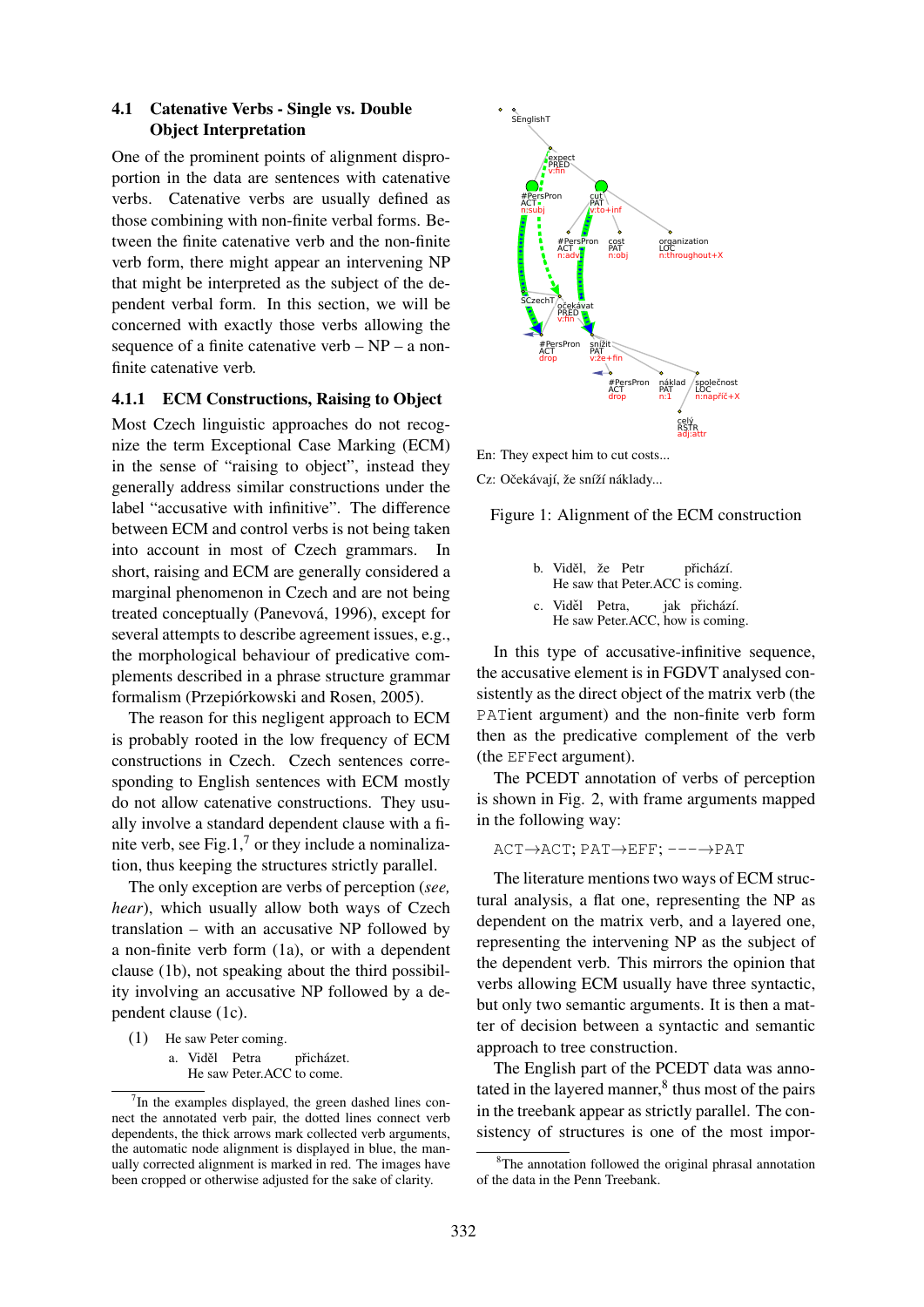

En: I have seen [one or two] men die... Cz: Zato jsem viděla [jednoho nebo dva] muže zemřít...

Figure 2: Alignment of the perception verbs' arguments. The corresponding arguments man-muž are interpreted as belonging to verbs in different levels of the structure.

tant advantages of the layered approach; there is no need of having two distinct valency frames for the two syntactic constructions of the verb, therefore, the semantic relatedness of the verb forms is kept. Also, there are other specific constructions supporting the layered analysis for English, like the there-constructions intervening instead of the NP, see (2).

(2) We expected there to be slow growth.

On the other hand, the Czech part of the PCEDT data uses flat annotation, partly because the catenative construction with raising structure is fairly uncommon in Czech (cf. Sect. 4.1.1). The flat structure is easier to interpret, or translate in a morphologically correct way to the surface realization, but it requires multiple frames for semantically similar verb forms (the instances of the verb *to see* in *see the house fall* and *see the house* are in the FGD valency approach considered two distinct lexical units) and it also leaves alignment mismatches in the parallel data.

The treatment of ECM constructions in English and in Czech is different. It reflects both the differences internal to the languages and their consequences in theoretical thinking. Contrary to English, Czech nouns carry strong indicators of morphology – case, number and gender. The rules for the subject-verb agreement block overt realization of subjects of the infinitives. The accusative ending naturally leads to the interpretation of the presumed subject of the infinitive as the object of the matrix verb. The morphosyntactic representation is taken as a strong argument for using a flat structure in the semantic representation, and a covert co-referential element for filling the "empty" ACTor position of the infinitive. In English, in general, there is no such strong indication and therefore the layered structure is preferred in the semantic representation.

## 4.1.2 Object Control Verbs, Equi Verbs, **Causatives**

Contrary to the ECM constructions, object control verbs constructions (OCV), involving verbs such as *make, cause, or get*, are analyzed strictly as double-object in both languages, i.e., the intervening NP is dependent on the matrix verb (and licensed by it) and there is usually a co-referential empty element of some kind in the valency structure of the dependent verb form. OCV constructions are similarly frequent in Czech and English and their alignment in the PCEDT data is balanced, see Fig.  $3<sup>9</sup>$ 

Interestingly, it is sometimes the case that English control verbs in the treebank are translated with non-control, non-catenative verbs on the Czech side, and the intervening NP is transformed to a dependent of the lower verb of the dependent clause (see Fig. 4), or even a more complex nominalization of the dependent structure is used.

The verb involved in this kind of translation shift may be either a more remote synonym, or a conversive verb.<sup>10</sup>

Such a translation shift brings about (at least a slight) semantic shift in the interpretation, usually in the sense of de-causativisation of the meaning  $(prompt \rightarrow lead to).$ <sup>11</sup> Nevertheless, this type of semantic shift does not prevent the use of the struc-

 $11$ Note that the de-causativisation process is possible without objections whereas the reverse shift, from non-control verb to a control verb, is rare if it at all exists.

<sup>&</sup>lt;sup>9</sup>In Fig. 3, English ACT of *run* does not show the coreference link to *water* since the annotation of coreferential relations has not yet been completed on the English side of the PCEDT, as opposed to the Czech side (cf. the coreference link from ACT of *téci* to *voda*).

<sup>&</sup>lt;sup>10</sup>Semantic conversion in our understanding relates different lexical units, or different meanings of the same lexical unit, which share the same situational meaning. The valency frames of conversive verbs can differ in the number and type of valency complementations, their obligatoriness or morphemic forms. Prototypically, semantic conversion involves permutation of situational participants.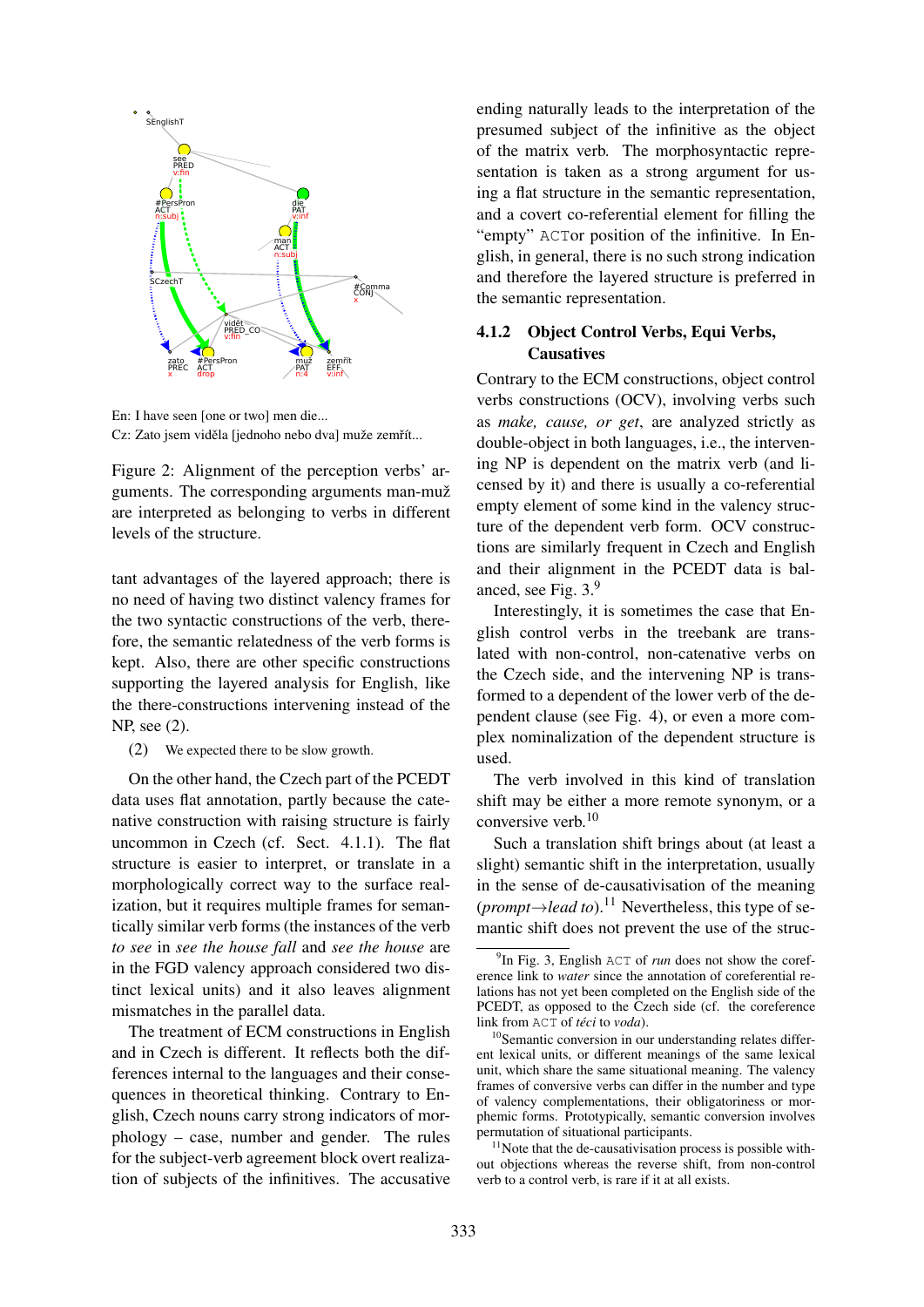



Cz: ...přimět vodu téct...

Figure 3: Alignment of the control verbs' arguments

ture as a sufficiently equivalent expression of the semantic content. We approach this as an inherent property of (any) language to suppress certain aspects of meaning without losing the general sense of synonymity.

### **4.2 Complex Predication**

By "complex predication" we mean a combination of two lexical units, usually a (semantically empty, or "light") verb and a noun (carrying main lexical meaning and marked with CPHR functor in the data), forming a predicate with a single semantic reference, e.g., to make an announcement, to undertake preparations, to get an order. There are some direct consequences for the syntactically annotated parallel data.

First type of zero alignment is connected to the fact that a complex predication in one language can be easily translated with a one-word reference, and consequently aligned to a one-word predication, in the other language. This is quite a trivial case. In the data, then, one component of the complex predication remains unaligned. There are basically two ways of resolving such cases: either one can align the light verb with the full verb in the other language, or one can align the full verb



En: The fact... ... will also make the profit picture look... Cz: Skutečnost......způsobuje, že ziskový obraz vypadá...

Figure 4: Alignment of English OCV with Czech non-OCV construction

with the dependent noun in the complex predication, based on the similarity of semantic content. In the CzEngVallex, the decision was to align the verbs, reflecting the fact that the verb and the noun phrase form a single unit from the semantic point of view.

The second type of zero alignment is connected to the presence of a "third" valency argument within the complex predication structure, e.g., En: placed weight on retailing - Cz: klást důraz na prodej, see Fig. 5.

Complex predicates have been annotated according to quite a complicated set of rules on the Czech side of the PCEDT data (for details, see (Mikulová et al., 2006)). Those rules include also the so-called dual function of a valency modification. There are two possible dependency positions for the "third" valency argument of the complex predicate: either it is modelled as the dependent of the semantically empty verb, or as a dependent of the nominal component. The decision between the two positions rely on multiple factors, such as valency structure of the semantically full use of the verb, valency structure of the noun in other contexts, behaviour of synonymous verbs etc. On the Czech side, the "third" valency argument was strongly preferred to be a dependent of the nominal component.

On the English side of the PCEDT, the preferred decision was different. The "third" argument was annotated as a direct dependent of the light verb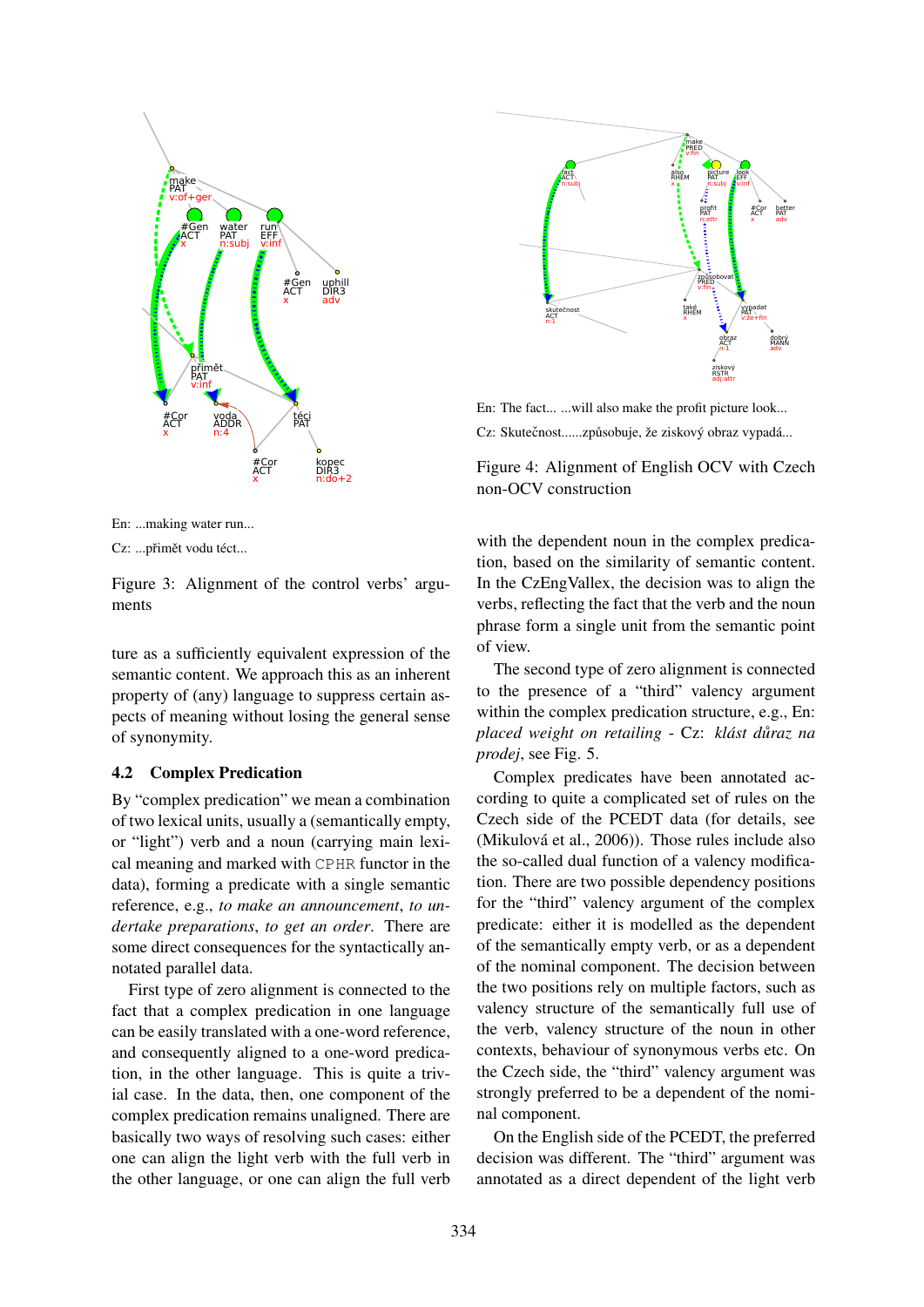

En: Other furriers have also placed more weight on retailing. Cz: Ostatní obchodníci s kožešinami rovněž kladou větší důraz na maloobchodní prodej.

Figure 5: Mismatch due to complex predication solution

(probably due to lower confidence of non-native speaker annotators in judging verb valency issues).

There is probably no chance of dealing with the dependencies in one of the two above stated ways only. The class of complex predicates in the data is wide and heterogeneous with respect to semantic and morphosyntactic qualities. Nevertheless, the data suggest several points of interesting inconsistencies stemming from the imperfection or lack of reliability of the theoretical guidelines. For example, the dependency of the valency complementation of the complex predicate *klást důraz* 'place' emphasis', as can be seen in Fig. 5, is solved as a dependency on the nominal component, whereas in the complex predicate *klást požadavek* 'place claim', the valency lexicon entry involves a direct dependency on the verb. Keeping in mind that the verb *klást* 'to place' has three arguments in its semantically full occurrences, we would expect direct dependency on the verb in both cases.

#### 4.3 Conversive Verbs

A considerable number of unaligned arguments in the data is caused by the translator's choice of a verb in a conversive relation to the verb used in the original language. For some reason (e.g., frequency of the verbal lexical unit, topic-focus articulation etc.), the translator decides not to use the

syntactically most similar lexical unit, but uses a conversive one (cf. also Sect. 4.1.2), thus causing the arguments to relocate in the deep syntactic structure, see Fig. 6.



En: His election increases Ryder's board to 14 members.

Cz: Jeho zvolením se počet členů správní rady společnosti Ryder zvýšíl na 14.

Figure 6: Mismatch due to the the use of conversive verbs

The relocation of arguments frequently goes together with backgrounding of one of the arguments, which then either disappears from the translation, or is transformed into an adjunct, or into a dependent argument embedded even lower in the structure.

The first argument  $(\text{actant})^{12}$  in the FGD approach is strongly underspecified. It is mostly delimited by its position in the tectogrammatic annotation. Its prevalent morphosyntactic realization is nominative case, but certain exceptions are recognized (verbs of feeling etc.). Also, the ACT position (first actant) is subject to the process called "shifting of cognitive roles" (Panevová, 1974), i.e., other semantic roles can take the nominative case and the corresponding place in the structure

<sup>&</sup>lt;sup>12</sup>Under the term "actant", FGDVT distinguishes five core constituting valency complementations, ACT, PAT, ADDR, EFF, and ORIG.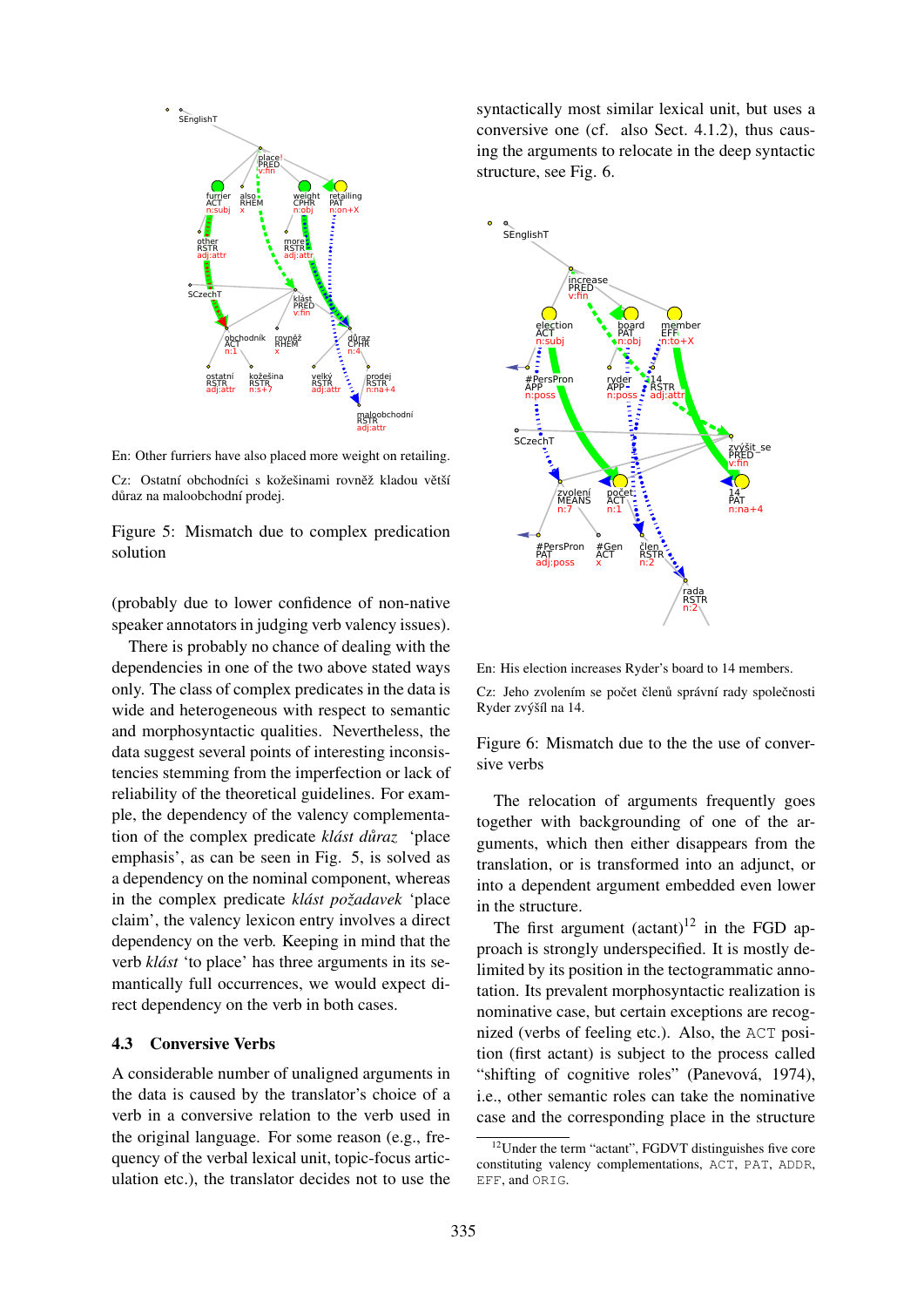in case there is no semantic agent in the structure. Thus we get semantically quite different elements (e.g., +anim vs. -anim) in the ACT position, even with formally identical verb instances, see the English side of Figs. 7 and 8.



En: Mr. Wertheimer based this on a statement by Mr. Keating...

Cz: Wertheimer se opírá o prohlášení Keatinga...

Figure 7: Conflict due to the underspecification of the ACT position

This formal feature of the FGDVT gives rise to a number of conflicts in the parallel structures considering structures that undergo semantic deagentization or (milder) de-concretization of the agent.

Here the question arises, whether such verb instances correspond to different meanings of the verb (represented by different verb frames), or whether they correspond to a single meaning (represented by a single valency frame). It is often the case, that the Czech data tend to overgeneralize the valency frames through considering the different instances as realizations of a single deep syntactic valency frame, when there is no other modification intervening in the frame. Therefore, this approach chosen for the Czech annotation sometimes shows a conflict, as in Fig. 7.

The valency structure for both instances of *base* is identical, only in the first case, the verb is used in active voice, whereas in the second case, it takes passive morphology. There are three semantic ar-



En: The report was based on a telephone survey...

Cz: Zpráva se opírá o telefonický výzkum...

Figure 8: Original collect for the verbs *base* and *opírat se*

guments in the structure. We will call them the Person that expresses an opinion, the Expressed Opinion and the Resource for the opinion. The Person bases the Expressed Opinion on the Resource. With the English verb, the Expressed Opinion always takes the PAT position and the Resource the ORIGin position in the valency structure. On the other hand, on the Czech side of the data, there is a conflict. In both cases, there are seemingly only two arguments. In the first case, the Expressed Opinion is sort of backgrounded from the semantic structure. If there were a need of overtizing it, it would probably appear with locative morphology, as an adjunct: *Wertheimer se v tomto opírá o prohlášení...* 'Wertheimer in this relies on a statement' (see also an authentic example from the data in Fig. 9). In the second case, on the other hand, the structure follows the passivized English structure in backgrounding the Person (note that the *se* morpheme does NOT stand for a passive morphology here). If there were a need for expressing the Person, it would probably appear as a specifying dependent to the ACT position: *Jejich zpráva se opírá o telefonický výzkum.* 'Their report is based on a phone survey'. In the second case, the Expressed Opinion does not take the PAT position, but the ACT position in the structure, which is the cause of the conflict. We are able to reformulate the first case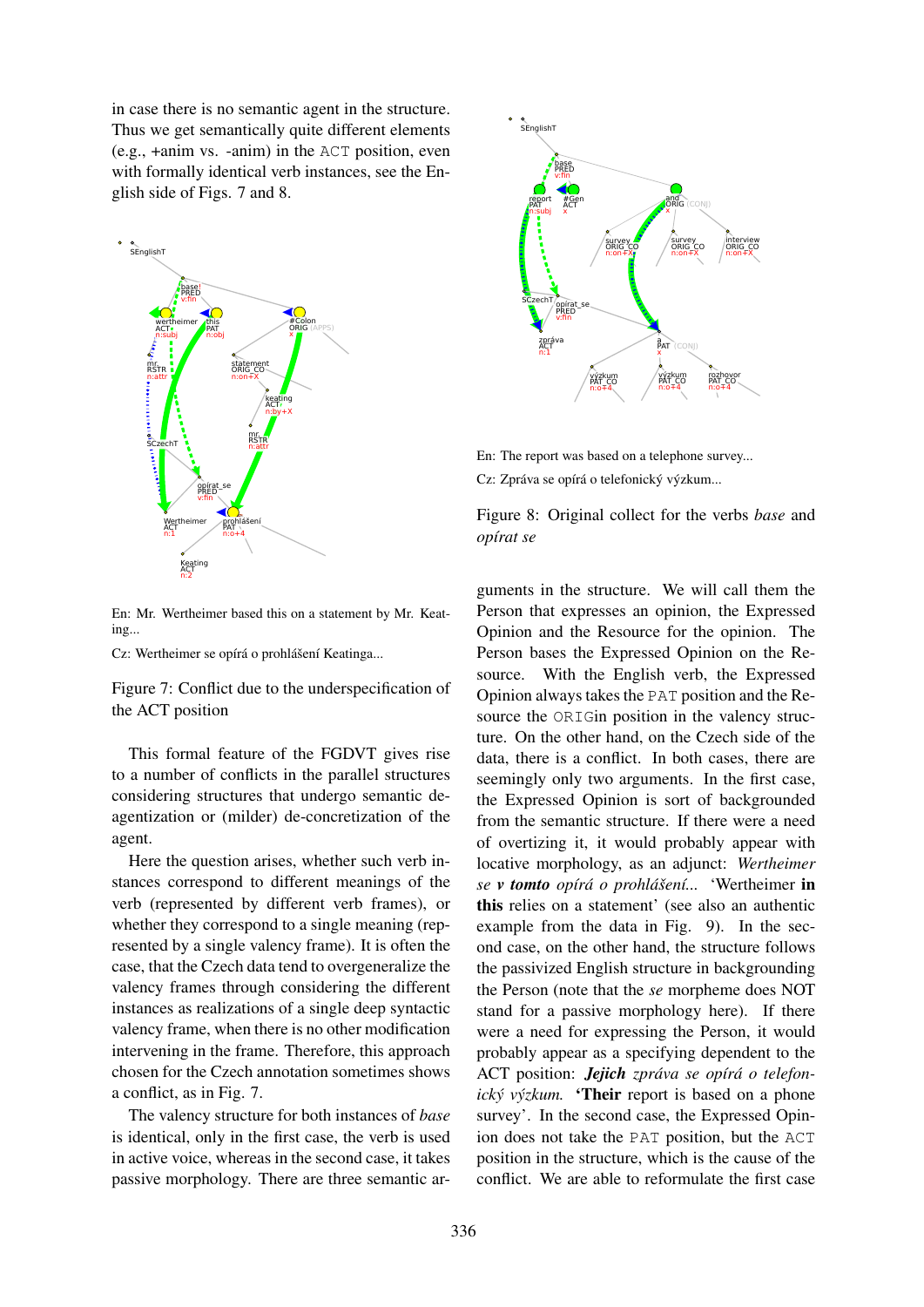

En: ...they based their conclusions on government statistics. Cz: ...vycházejí z vládních statistik.

Figure 9: Original collect for the verbs base and vycházet with LOC argument linked to PAT

in a corresponding manner to show the Expressed Opinion argument in the ACT position and the Person backgrounded from the structure, see (3):

- (3) a. Wertheimer se Wertheimer REFL in his ve svém názoru opírá o opinion leans to prohlášení Keatinga. the statement by Keating
	- b. Wertheimerův názor se Wertheimer's opinion REFL leans to opírá o prohlášení Keatinga. the statement by Keating
	- c. Wertheimer opírá svůj názor o Wertheimer leans his opinion to prohlášení Keatinga. the statement by Keating

The problem of the status of a Czech verbaladjoining *se*-morpheme is a complex one and there is no clear scientific consensus in this respect. The *se*-morpheme in Czech has a variety of functions, e.g., a passivization morpheme for the so-called "reflexive passive" form, a "dispositional diathesis" morpheme, a reflexive morpheme for lexical derivation of impersonal verbal variants, or an accusative reflexive pronoun.

These variants differ with respect to the way they are reflected in the data and in the lexicon. Some are treated as individual verb lemmas, some as surface variants of a common non-reflexive lemma.

The conflicts in annotation have a substantial reason – the ways in which English and Czech express backgrounding of the agent are multiple and they differ across the languages. Czech uses the *se*-morphemization often, in order to preserve the topic focus articulation (information) structure, whereas English does not have such a morpheme to work with, so it often uses simple passivization, or middle construction.

Moreover, the first valency position in Czech is often overgeneralized, allowing a multitude of semantically different arguments, which is, due to "economy of description", sometimes not reflected in the linguistic theory.

#### 4.4 Arguments Mapped to Adjuncts

In the previous section, we have described the bilingual treebank data manifestation of the fact that languages have different means of expressing a content, and we have noted that these can also variate between argument and adjunct interpretation. This variation appears both within a single language (one language expresses a largely synonymous content with either argument or adjunct means) and across languages (a direct consequence of the former case: an argument (actant) in one language can be translated into another language using an adjunct construction). Languages may differ in the preference for either of the possibilities.

Observing such mismatches in a parallel treebank occasionally leads us to hesitate whether our interpretation of a word (or phrase) as an argument or an adjunct is proper or justifiable. There may be two possible consequences drawn from the observation of a mismatch – either there are some (rather subtle) semantic reasons for structuring a word as an argument/adjunct, or there might be some imperfection in our theoretical thinking about the internal system of a particular language.

The theoretical distinction between arguments and adjuncts is subject to serious debates in the world of linguistics (Hwang, 2011; Tutunjian and Boland, 2008), and so far there is no approach known to us that would overcome this problem easily. Still, we can see that the real data indicate some remarkable points that stand at the roots of the argument/adjunct distinction problem. Most prominently - the nature of the relation between the form of the argument and its semantics.

In the parallel treebank, we find cases (among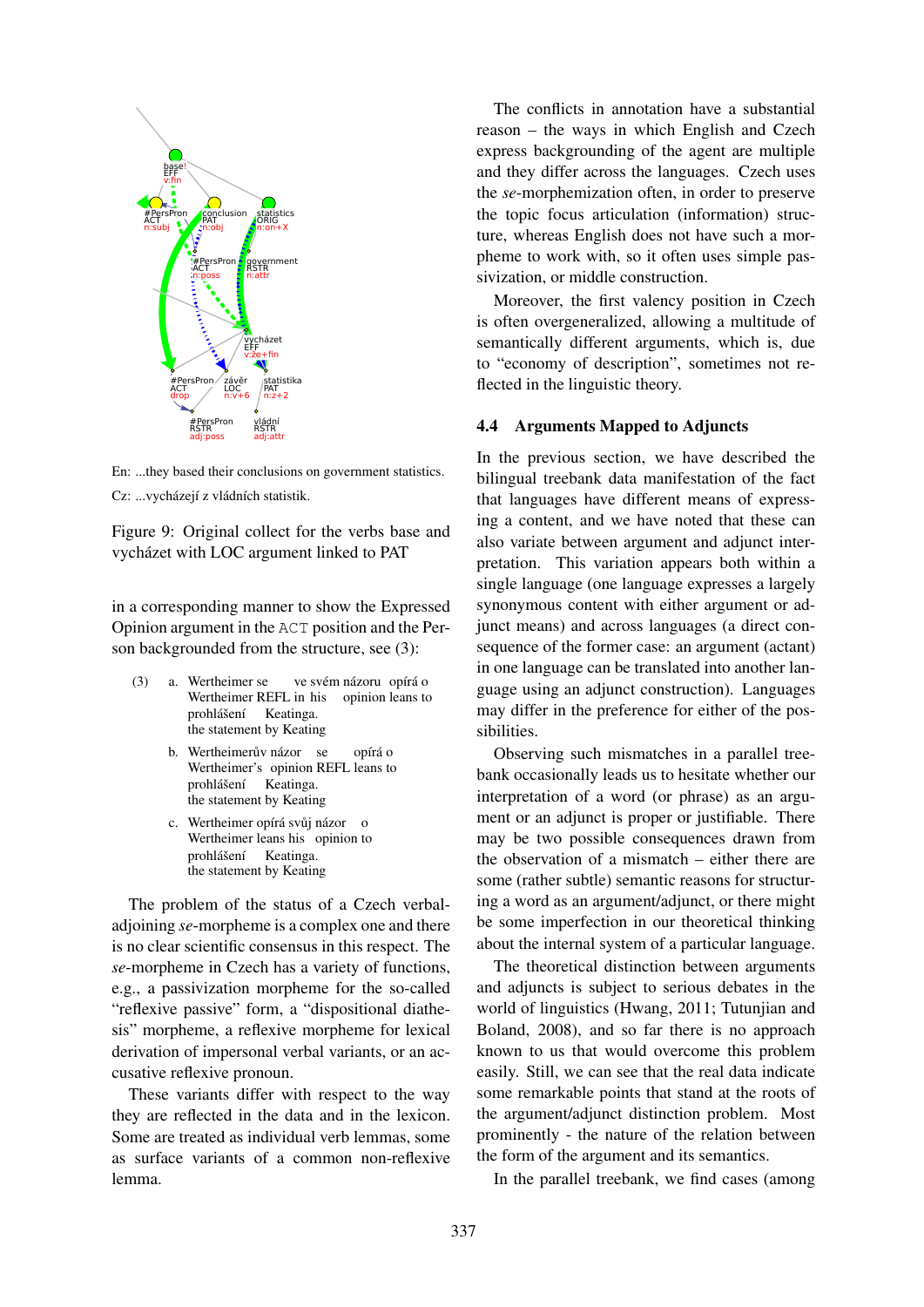others) such as alignment of an actor with a temporal adjunct (4) or an actor with a causal adjunct  $(5)$ , etc.

- (4) Americans haven't forgiven China's leaders for the military assault of June 3-4 that killed hundreds, and perhaps thousands, of demonstrators.
	- a. Američané neodpustili čínským vůdcům Americans haven't forgotten Chinese leaders vojenský útok z 3.-4. června, military assault from 3-4 June, při kterém zahynuly stovky, možná i during which died hundreds, maybe even tisíce demonstrantů. thousands demonstrators
- $(5)$  The purchase will make Quebecor the secondlargest commercial printer in North America.
	- a. Díkv společnost této koupi se Thanks to this purchase REFL the company Quebecor stane druhou neivětší Quebecor will become second largest komerční tiskárnou v Severní Americe. commercial printer in North America

The interpretation of the argument in the above stated examples is driven mainly by its morphological form, which is a surprising finding considering that we are dealing with deep syntax, or even semantics.

It is believed that the form of the expression more or less mirrors its function in the language. The width of the paraphrasing range though, both within and across languages, leads us to questioning whether it is appropriate to lay much stress on the difference between arguments and adjuncts in the description of a language.

# 5 Conclusion

We have encountered several reasons for the presence of a zero alignment in the data. Though these reasons have different grounds they tend to be interconnected in the language.

- 1. Language is flexible in paraphrasing linguistic content with different syntactic means. Even pairs of sentences which include semantic backgrounding or foregrounding of different arguments are easily interpreted as synonymous.
- 2. It is possible to use predicates that are in a conversive relation, or predicates of different complexity.
- 3. The backgrounding and foregrounding of arguments leads to syntactic relocation of other arguments in the structure, and consequently

to the shift in their morphosyntactic properties, to the shift in their valency status, or even to their complete disappearance from the structure.

4. The FGD, having been built on a morphologically rich Czech language, relies strongly on the morphosyntactic form of the individual arguments. Therefore, disproportions of the zero alignment or argument mismatch kind must appear when it is applied to other languages with different typological properties.

Points 1, 2 and 3 belong among inherent deeply rooted properties of (perhaps any) natural language. Such differences are not to be overcome by means of possible theoretical unification of description.

Point 4, on the other hand, belongs to the properties of a certain linguistic theory. We will leave it open, whether it were appropriate to change the very roots of a linguistic theory in order to make it more flexible for use across different languages. Nevertheless, it appears that it is at least possible to change those aspects that cause individual and otherwise uniustifiable conflicts in the data.

## **Acknowledgements**

This work has been supported by the grant GP13-03351P of the Grant Agency of the Czech Rep.

# **References**

- P. Barančíková, R. Rosa, and A. Tamchyna, 2014. Improving Evaluation of English-Czech MT through Paraphrasing. In N. Calzolari, K. Choukri, T. Declerck, H. Loftsson, B. Maegaard, and J. Mariani, editors, Proceedings of the 9th International Conference on Language Resources and Evaluation (LREC 2014), pages 596-601, Reykjavík, Iceland. European Language Resources Association.
- O. Bojar, M. Macháček, A. Tamchyna, and D. Zeman. 2013. Scratching the surface of possible translations. In Text, Speech, and Dialogue, pages 465-474. Springer.
- S. Cinková. 2006. From PropBank to EngValLex: adapting the PropBank-Lexicon to the valency theory of the functional generative description. In Proceedings of the fifth International conference on Language Resources and Evaluation (LREC 2006). Genova, Italy.
- M. Denkowski and A. Lavie. 2010. Meteor-next and the meteor paraphrase tables: Improved evaluation support for five target languages. In Proceedings